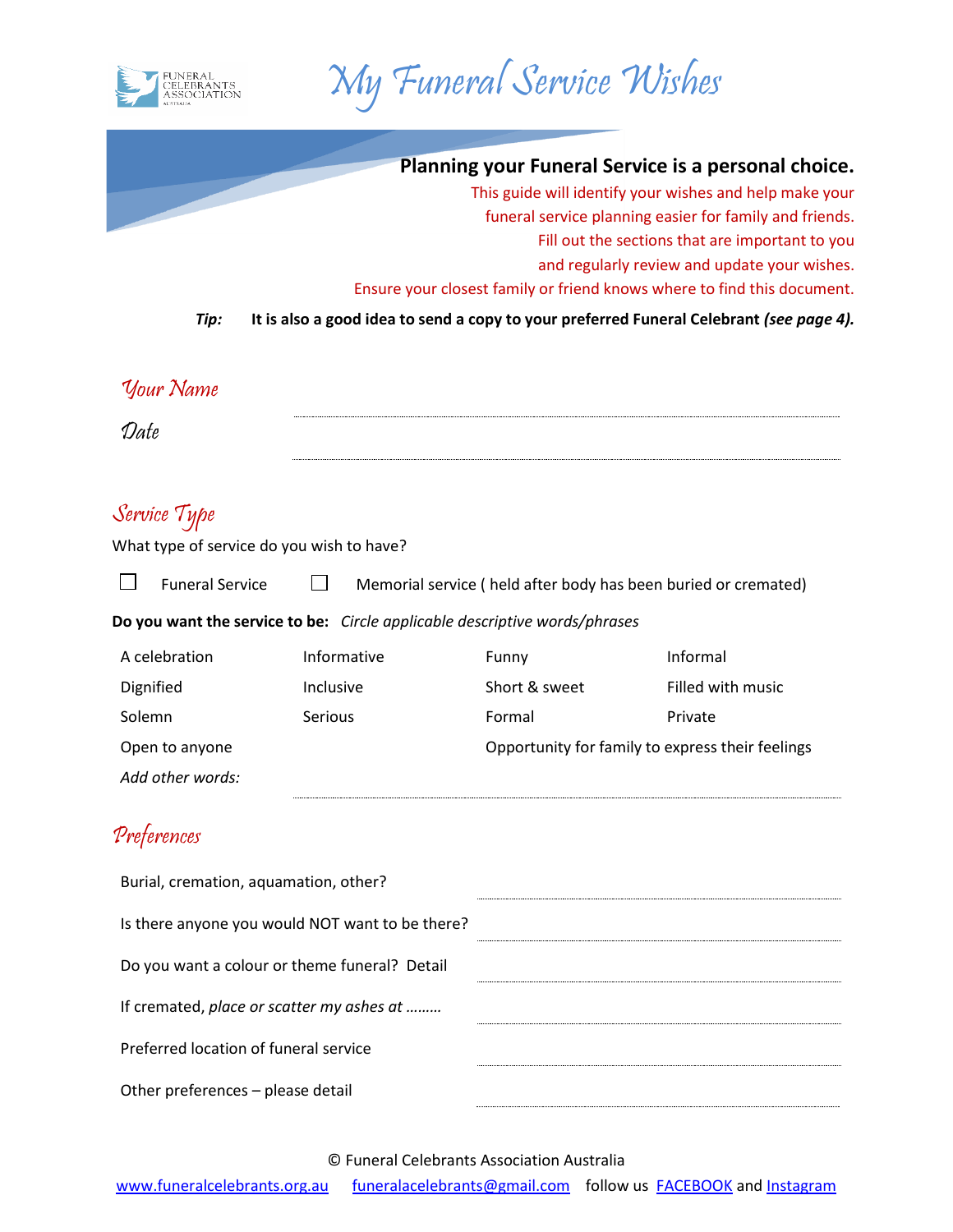



## You

| <b>Full Name</b> | Maiden Name                                  |
|------------------|----------------------------------------------|
| Date of Birth    | Place of Birth<br>-------------------------- |
| Parents' Names   |                                              |
| Siblings         |                                              |
|                  |                                              |

## Education

| <b>Primary School</b>   | High School |  |
|-------------------------|-------------|--|
| <b>Tertiary Studies</b> |             |  |
|                         |             |  |

## Career – highlights and dates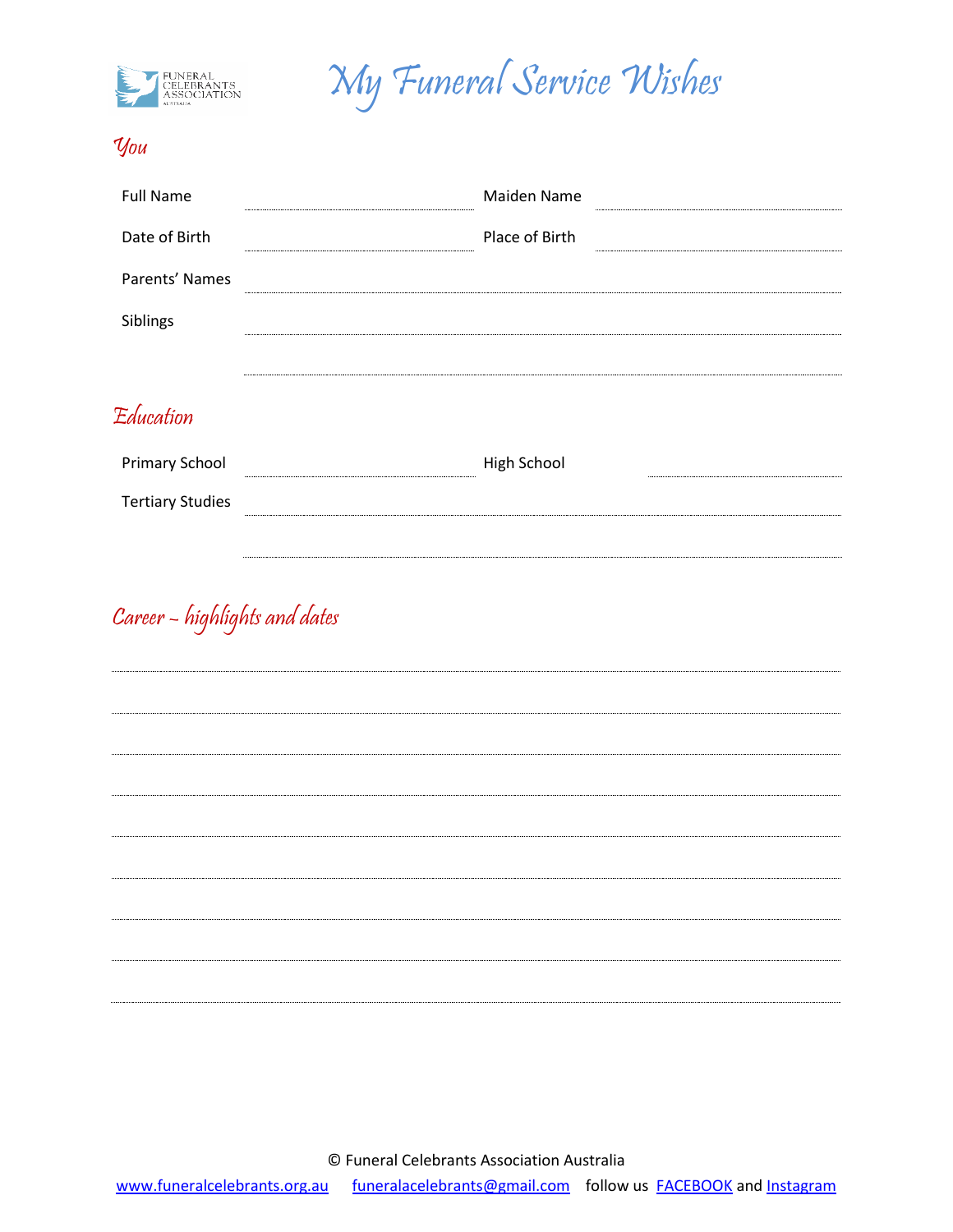

My Funeral Service Wishes

| DESCRIBE WHAT YOUR CHILDHOOD WAS LIKE                                                     |
|-------------------------------------------------------------------------------------------|
| $\bullet$                                                                                 |
|                                                                                           |
|                                                                                           |
| WHAT ARE SOME OF YOUR MEMORIES FROM THOSE DAYS?                                           |
| $\bullet$                                                                                 |
|                                                                                           |
|                                                                                           |
|                                                                                           |
| WAS SCHOOL A POSITIVE EXPERIENCE FOR YOU? WHAT MADE IT THAT WAY?                          |
| $\bullet$                                                                                 |
|                                                                                           |
|                                                                                           |
| DO YOU STILL HAVE FRIENDS THAT YOU MET AS A CHILD? IF SO, NAMES AND WHERE THEY LIVE/PHONE |
| $\bullet$                                                                                 |
|                                                                                           |
|                                                                                           |
| DESCRIBE YOUR TEENAGE YEARS                                                               |
|                                                                                           |
| $\bullet$                                                                                 |
|                                                                                           |
|                                                                                           |
| YOUR ADULT LIFE - MARRIAGE AND FAMILY AND/OR OTHER HIGHLIGHTS. Include dates/places       |
|                                                                                           |
|                                                                                           |
|                                                                                           |
|                                                                                           |
|                                                                                           |
|                                                                                           |
|                                                                                           |
|                                                                                           |
|                                                                                           |
|                                                                                           |
|                                                                                           |
|                                                                                           |

© Funeral Celebrants Association Australia